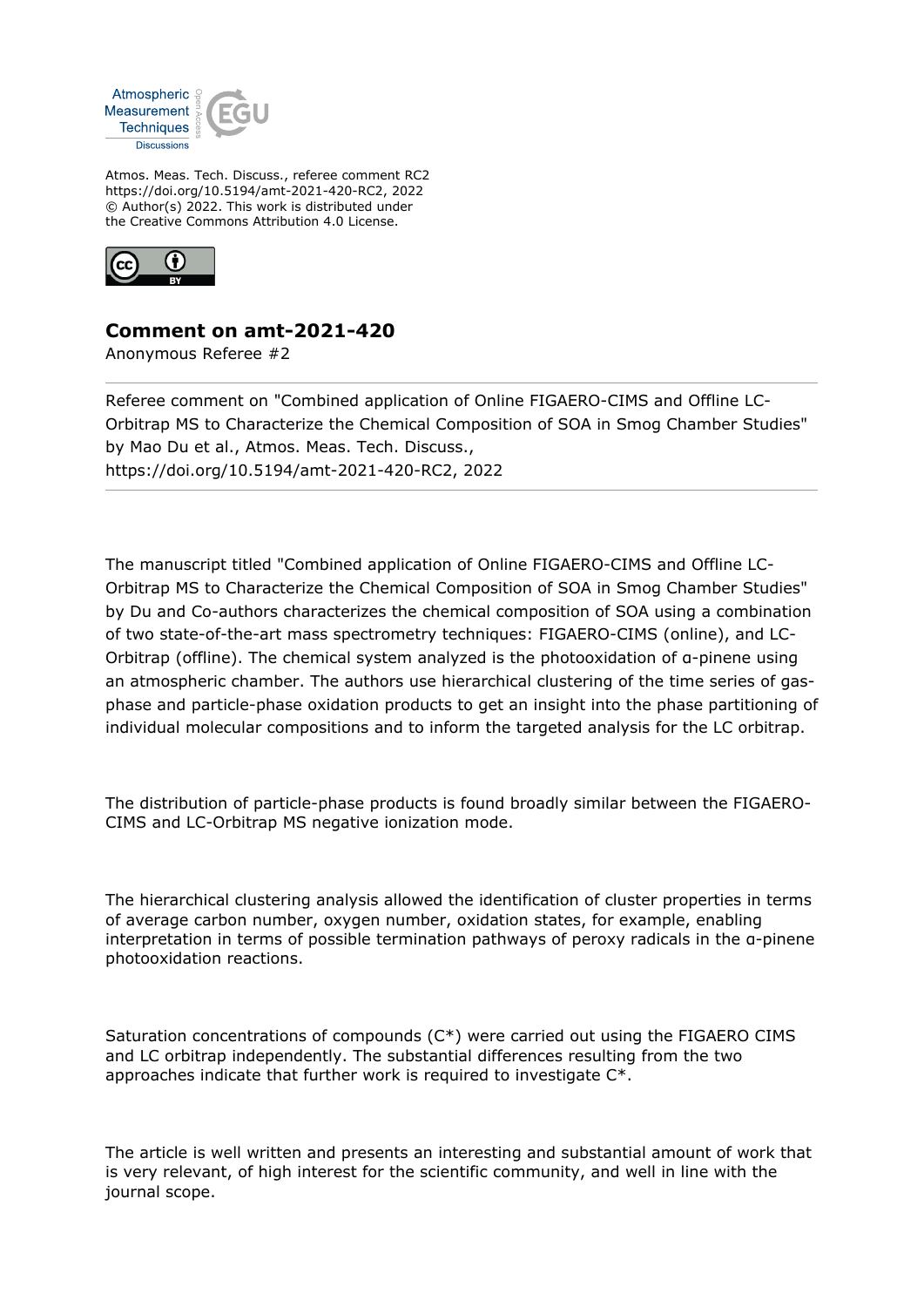I recommend publication after the following minor revisions.

Line 147: "… three filters … filters)." The format needs to be fixed, too many parentheses.

Line 161: "The … 80C". "relativity" should be "relative" and it should be in the past tense, not future.

Line 183: "the filters … contaminants". It would be good to add a sentence about how (or if?) this process was quantified as well some more information about the loading of the filters.

Line 202: "characterized for 30 mins" this is unclear. I recommend changing/expanding the sentence to better explain what that entails.

Line 210: "The gas-phase data … chamber background". This is unclear. Please change/extend the sentence to explain what the authors mean. The first measurements were used to correct gas-phase data for the background?

Line 453: "5.5 hours into the photochemistry experiment." Please add why 5.5 hours was chosen.

Line 529-532: "Figure 4a .. photoxidation". The sentence is unclear. "increasing over time" seems to be referred to the gas phase. Please rephrase to make sure the reader does not get confused.

Figure S3: the x-axis labels are not legible because are too crowded. Please modify the graph to make them legible (have only a subset?) or remove them if they are not necessary to understand the graph.

Line 734: "instrumental sensitivity needs more effort" this sentence is unclear. Do the authors mean that the sensitivity needs to improve?

Figure 5: I recommend adding "Gas-phase" somewhere on the plot